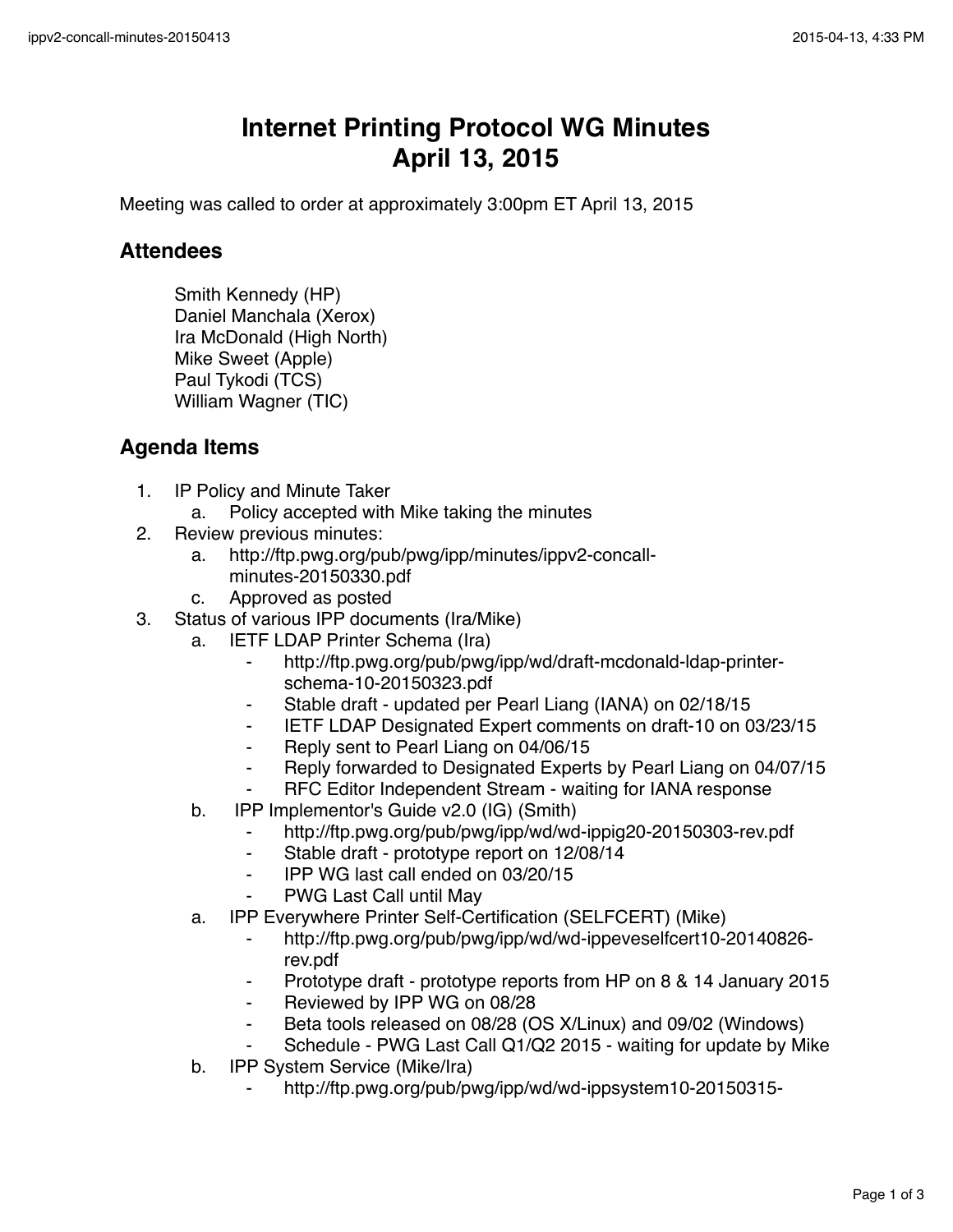rev.pdf

- Interim draft need to add operation details
- ⁃ Reviewed by IPP WG on 03/30/15
- Schedule Prototype draft in Q3/Q4 2015
- 5. IPP Shared Infrastructure Extensions (INFRA) (Mike)
	- a. http://ftp.pwg.org/pub/pwg/ipp/wd/wd-ippinfra10-20150405-rev.pdf
	- b. Stable draft prototype report at PWG F2F in November
	- c. PWG Last Call ended on 03/09 10 responses quorum achieved
	- d. Schedule review PWG LC comments PWG Formal Vote Q2 2015
	- e. DM3/DM4: Add F2F slide for new job-impressions-color/black-only attributes (and corresponding Job MIB properties) based on Semantic Model counters
		- Discussion at F2F
		- ⁃ Just register attributes/properties rather than doing a whole spec
		- ⁃ Also one-sided/two-sided?
		- Job MIB can be extended via registration with IETF
		- Job MIB provides total impressions, color impressions, highlight color impressions, and duplex impressions
	- f. MS41: Check IPP System Service impact of requiring /ipp/resource path prefix for resources
		- Probably no impact for Create-Resource (since we are addressing the system service), but need to talk about it and how HTTP PUT interacts
	- g. WW6:
		- What determines how the MUST NOT is enforced?
		- ⁃ Mike is OK with SHOULD NOT, but others have been more vocal about a strict MUST NOT interpretation
		- Proxy is ultimately the one that controls which Output Device capabilities are exposed.
		- Change to RESOLVED and SHOULD NOT, with a note about why Infrastructure Printers should adhere to late binding principles, and how Proxies can filter capabilities based on administrator preference/configuration (Cloud is faster/better at processing PDF than the output device, etc.)
	- h. Mike to post updated draft for F2F.
- 6. Discuss HP IPP Job Password Constraints Proposal (Smith)
	- a. See email discussions
		- b. Reviewed at PWG F2F on 02/04
		- f. Deferred until IDS F2F session
- 7. Discuss HP IPP Document Encryption Proposal (Smith)
	- a. See email discussions
	- b. Reviewed at PWG F2F on 02/04
	- d. Deferred until IDS F2F session

## **Next Steps / Open Actions**